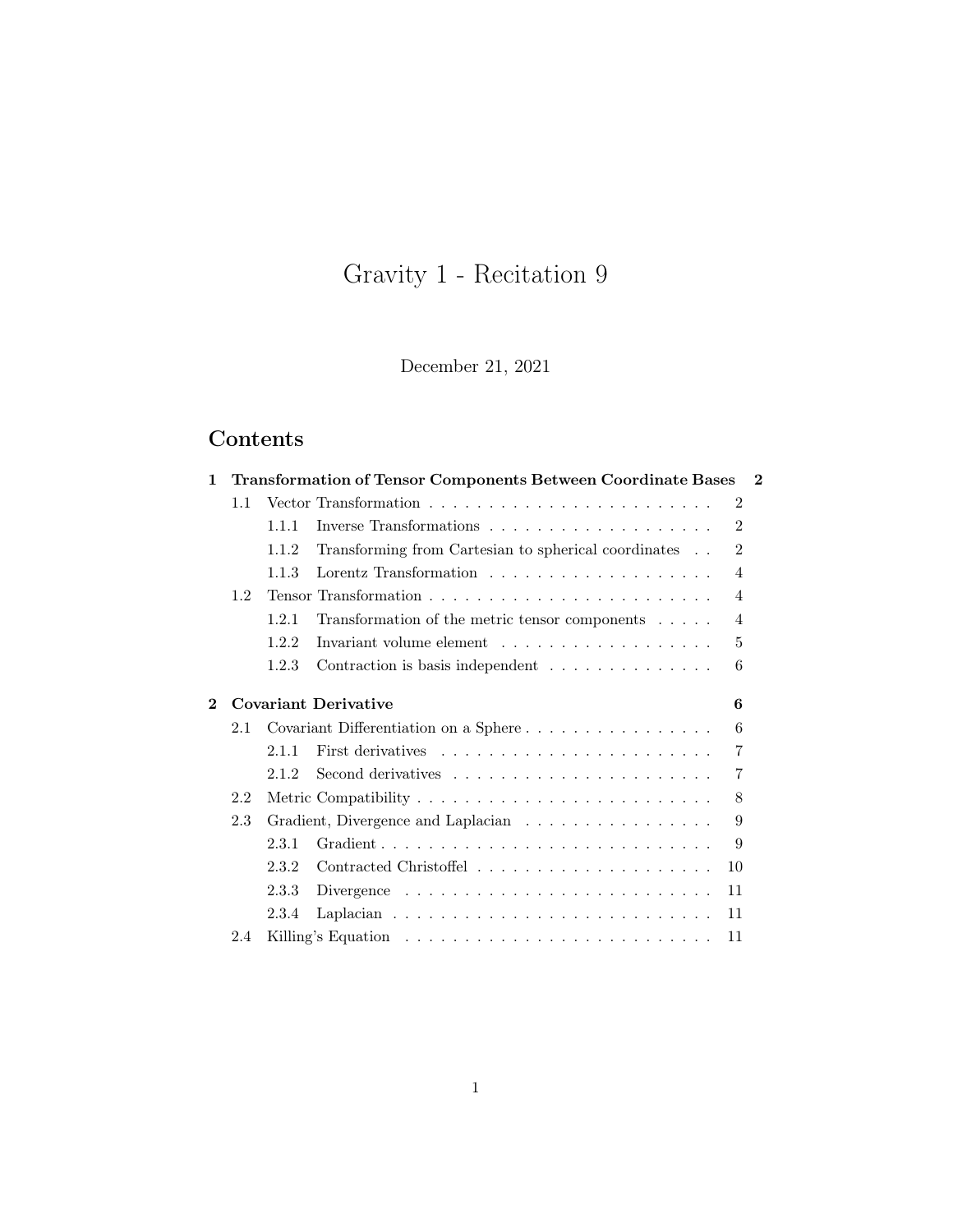## <span id="page-1-0"></span>1 Transformation of Tensor Components Between Coordinate Bases

### <span id="page-1-1"></span>1.1 Vector Transformation

Given a coordinate transformation  $x^{\mu} \to x^{\mu'}$  and a vector V, the vector components transform under change of coordinate basis as

<span id="page-1-4"></span>
$$
V^{\mu'} = \frac{\partial x^{\mu'}}{\partial x^{\mu}} V^{\mu} \tag{1}
$$

The components of a covector  $\omega$  transform under change of coordinate basis as

<span id="page-1-5"></span>
$$
\omega_{\mu'} = \frac{\partial x^{\mu}}{\partial x^{\mu'}} \omega_{\mu}
$$
\n(2)

#### <span id="page-1-2"></span>1.1.1 Inverse Transformations

Show that the transformation matrices of vector [\(1\)](#page-1-4) and covector [\(2\)](#page-1-5) are the inverse of each other.

We multiply the matrices

$$
\frac{\partial x^{\mu'}}{\partial x^{\rho}} \frac{\partial x^{\rho}}{\partial x^{\nu'}} = \frac{\partial x^{\mu'}}{\partial x^{\nu'}} = \delta^{\mu'}_{\nu'} \tag{3}
$$

and also in the opposite order

$$
\frac{\partial x^{\mu}}{\partial x^{\rho'}} \frac{\partial x^{\rho'}}{\partial x^{\nu}} = \frac{\partial x^{\mu}}{\partial x^{\nu}} = \delta^{\mu}_{\nu}
$$
 (4)

Therefore  $\frac{\partial x^{\mu'}}{\partial x^{\mu'}}$  and  $\frac{\partial x^{\mu}}{\partial x^{\mu'}}$  are inverse matrices, and the vector and covector components transform the opposite way. The matrix  $J^{\mu'}_{\mu} = \frac{\partial x^{\mu'}}{\partial x^{\mu}}$  is the *Jacobian matrix* of the coordinate transformation and  $J^{\mu}_{\mu'} = \frac{\partial x^{\mu}}{\partial x^{\mu'}}$  is the inverse Jacobian matrix.

### <span id="page-1-3"></span>1.1.2 Transforming from Cartesian to spherical coordinates

Find the components in spherical basis of the following covector field , given in Cartesian coordinates as

<span id="page-1-6"></span>
$$
A_{\mu} = \left(xy, 2y - z^2, xz\right) \tag{5}
$$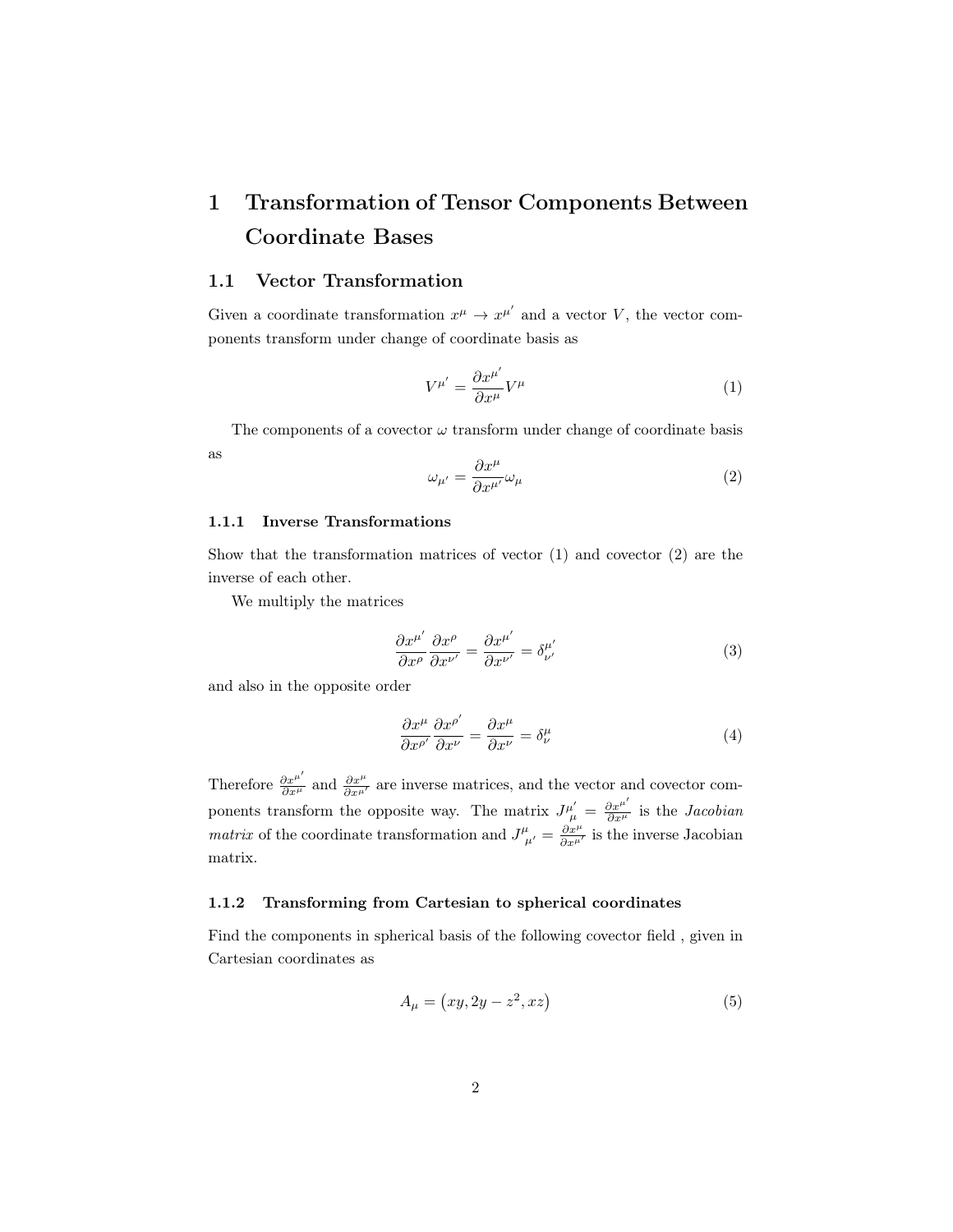The coordinates transformation is

$$
x = r \sin \theta \cos \phi \tag{6}
$$

$$
y = r \sin \theta \sin \phi \tag{7}
$$

$$
z = r\cos\theta\tag{8}
$$

The old coordinates are  $x^{\mu} = (x, y, z)$  and the new coordinates are  $x^{\mu'} =$  $(r, \theta, \phi)$ .

We need to use formula [\(2\)](#page-1-5). The transformation matrix is

$$
J^{\mu}_{\ \mu'} = \frac{\partial x^{\mu}}{\partial x^{\mu'}} = \begin{pmatrix} \frac{\partial x}{\partial r} & \frac{\partial x}{\partial \theta} & \frac{\partial x}{\partial \phi} \\ \frac{\partial y}{\partial r} & \frac{\partial y}{\partial \theta} & \frac{\partial y}{\partial \phi} \\ \frac{\partial z}{\partial r} & \frac{\partial z}{\partial \theta} & \frac{\partial z}{\partial \phi} \end{pmatrix} = \begin{pmatrix} sin\theta cos\phi & rcos\theta cos\phi & -rsin\theta sin\phi \\ sin\theta sin\phi & rcos\theta sin\phi & rsin\theta cos\phi \\ cos\theta & -rsin\theta & 0 \end{pmatrix}
$$
(9)

The components of [\(5\)](#page-1-6) in spherical coordinates are

$$
A_x = xy = r^2 \sin^2 \theta \sin \phi \cos \phi \tag{10}
$$

$$
A_y = 2y - z^2 = 2r\sin\theta\sin\phi - r^2\cos^2\phi\tag{11}
$$

$$
A_z = xz = r^2 \sin\theta \cos\theta \cos\phi \tag{12}
$$

By [\(2\)](#page-1-5), the components of the covector field in spherical basis are

$$
A_r = \frac{\partial x}{\partial r} A_x + \frac{\partial y}{\partial r} A_y + \frac{\partial z}{\partial r} A_z
$$
  
=  $(\sin\theta\cos\phi) (r^2 \sin^2\theta\sin\phi\cos\phi) + (\sin\theta\sin\phi) (2r\sin\theta\sin\phi - r^2\cos^2\phi)$   
+  $(\cos\theta) (r^2 \sin\theta\cos\theta\cos\phi)$  (13)

$$
A_{\theta} = \frac{\partial x}{\partial \theta} A_x + \frac{\partial y}{\partial \theta} A_y + \frac{\partial z}{\partial \theta} A_z
$$
  
=  $(r\cos\theta\cos\phi) (r^2\sin^2\theta\sin\phi\cos\phi) + (r\cos\theta\sin\phi) (2r\sin\theta\sin\phi - r^2\cos^2\phi)$   
+  $(-r\sin\theta) (r^2\sin\theta\cos\theta\cos\phi)$  (14)

$$
A_{\phi} = \frac{\partial x}{\partial \phi} A_x + \frac{\partial y}{\partial \phi} A_y + \frac{\partial z}{\partial \phi} A_z
$$
  
=  $(-r \sin \theta \sin \phi) (r^2 \sin^2 \theta \sin \phi \cos \phi) + (r \sin \theta \cos \phi) (r^2 \sin \theta \cos \theta \cos \phi)$  (15)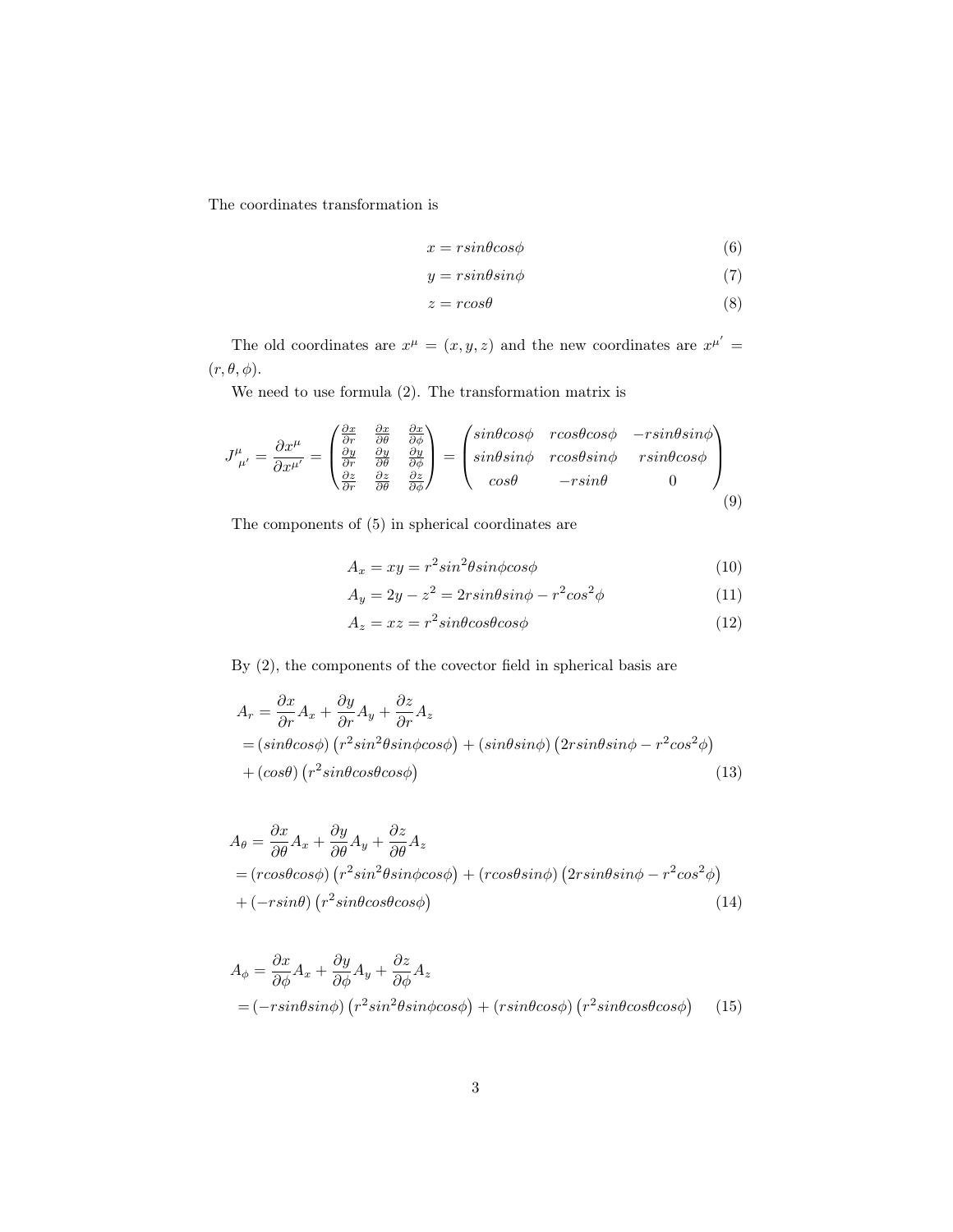### <span id="page-3-0"></span>1.1.3 Lorentz Transformation

Show that for Lorentz boost coordinates transformation, the transformation rule [\(1\)](#page-1-4) leads to the familiar transformation of vector components.

The coordinates transformation of Lorentz boost along the  $x$  direction is

$$
t' = \gamma t + \gamma vx \tag{16}
$$

$$
x' = \gamma x + \gamma vt \tag{17}
$$

$$
y' = y \tag{18}
$$

$$
z' = z \tag{19}
$$

The transformation matrix is

$$
J^{\mu'}_{\ \mu} = \frac{\partial x^{\mu'}}{\partial x^{\mu}} = \begin{pmatrix} \frac{\partial t'}{\partial t} & \frac{\partial t'}{\partial x} & \frac{\partial t'}{\partial y} & \frac{\partial t'}{\partial z} \\ \frac{\partial x'}{\partial t} & \frac{\partial x'}{\partial x} & \frac{\partial x'}{\partial y} & \frac{\partial x'}{\partial z} \\ \frac{\partial y'}{\partial t} & \frac{\partial y'}{\partial x} & \frac{\partial y'}{\partial y} & \frac{\partial y'}{\partial z} \\ \frac{\partial z'}{\partial t} & \frac{\partial z'}{\partial x} & \frac{\partial z'}{\partial y} & \frac{\partial z'}{\partial z} \end{pmatrix} = \begin{pmatrix} \gamma & \gamma v & 0 & 0 \\ \gamma v & \gamma & 0 & 0 \\ 0 & 0 & 1 & 0 \\ 0 & 0 & 0 & 1 \end{pmatrix} = \Lambda^{\mu'}_{\ \mu} \tag{20}
$$

Therefore the vector components transform as

$$
V^{\mu'} = \Lambda^{\mu'}_{\ \mu} V^{\mu} \tag{21}
$$

Remark: Any linear coordinate transformation can be written in short matrix notation as  $x' = Ax$ , where A is a constant matrix. The Jacobian matrix is just  $J = \frac{\partial x'}{\partial x} = A$ , i.e., the constant coefficients of the coordinates transformation. Only in this special case the coordinates themselves transform as a vector. Lorentz transformation matrix also has determinant 1.

### <span id="page-3-1"></span>1.2 Tensor Transformation

### <span id="page-3-2"></span>1.2.1 Transformation of the metric tensor components

Find the transformation rule for the components of the metric tensor from the invariance of the line element.

$$
ds^{2} = g_{\mu'\nu'}dx^{\mu'}dx^{\nu'} = g_{\mu\nu}dx^{\mu}dx^{\nu}
$$

$$
= g_{\mu\nu}\frac{\partial x^{\mu}}{\partial x^{\mu'}}\frac{\partial x^{\nu}}{\partial x^{\nu'}}dx^{\mu'}dx^{\nu'}
$$
(22)

Therefore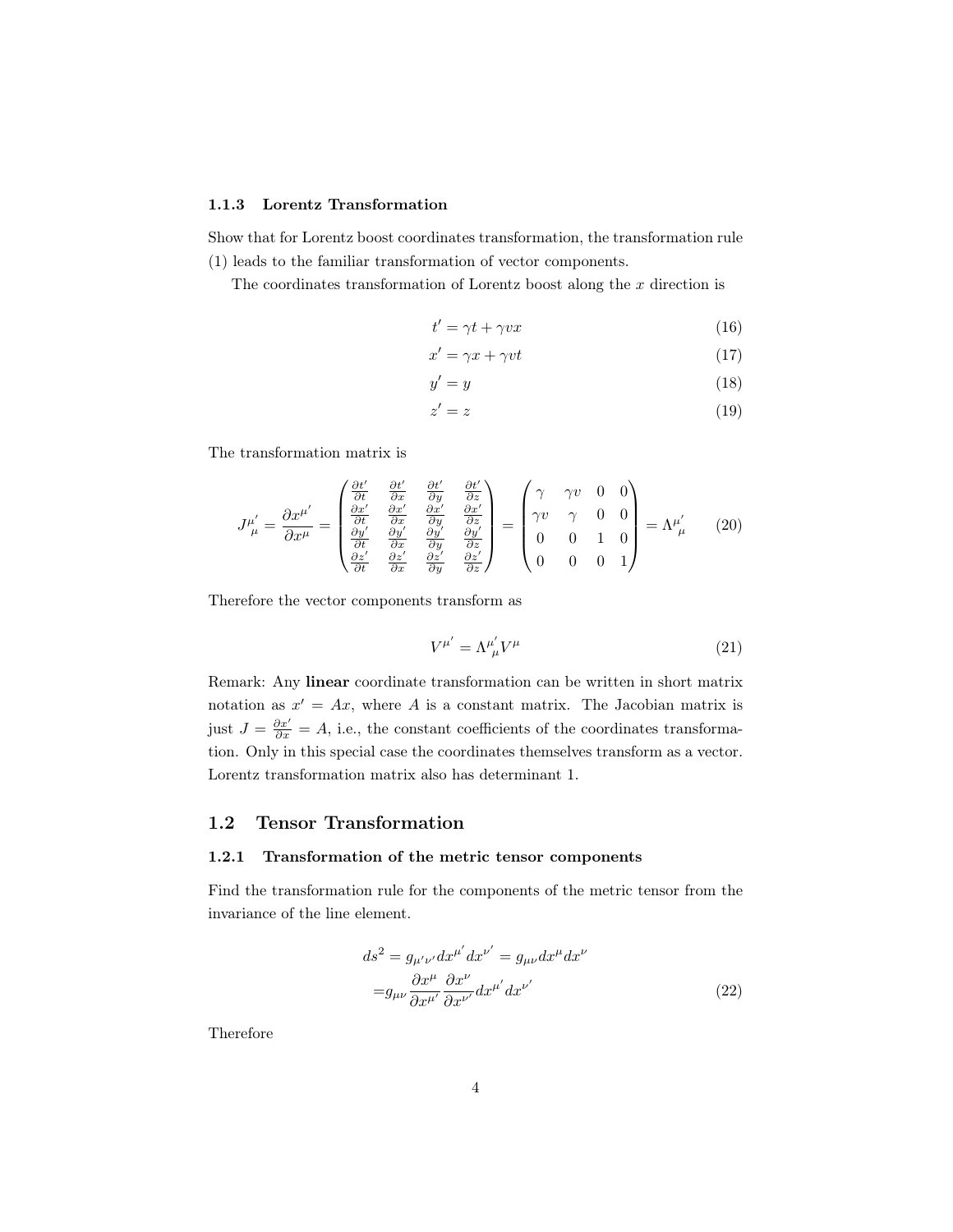Transformation ✠ components of the metric

This is of course with agreement with the transformation of a 0 2  $\setminus$ tensor components.

 $\partial x^{\mu'}$ 

 $\partial x^{\nu}$ 

 $\frac{\partial w}{\partial x^{\nu'}} g_{\mu\nu}$  (23)

 $g_{\mu'\nu'}=\frac{\partial x^\mu}{\partial x^{\mu'}}$ 

### <span id="page-4-0"></span>1.2.2 Invariant volume element

 $\overline{a}$ 

 $\searrow$ 

Show that  $\sqrt{g}d^dx$  is an invariant volume element, where  $g \equiv det(g_{\mu\nu})$  and  $d^d x = det(dx^{\mu})$ . d is the dimension of space.

The metric determinant transforms as

$$
g' = \det (g_{\mu'\nu'}) = \det \left(\frac{\partial x^{\mu}}{\partial x^{\mu'}} \frac{\partial x^{\nu}}{\partial x^{\nu'}} g_{\mu\nu}\right) = \det \left(\frac{\partial x^{\mu}}{\partial x^{\mu'}}\right) \det \left(\frac{\partial x^{\nu}}{\partial x^{\nu'}}\right) \det (g_{\mu\nu})
$$

$$
= \left[\det \left(\frac{\partial x}{\partial x'}\right)\right]^{2} g \tag{24}
$$

Notice that it is not a scalar.  $d^d x$  is also not a scalar, it transforms as

$$
d^{d}x' = \det (dx^{\mu'}) = \det \left(\frac{\partial x^{\mu'}}{\partial x^{\mu}} dx^{\mu}\right) = \det \left(\frac{\partial x^{\mu'}}{\partial x^{\mu}}\right) \det (dx^{\mu})
$$

$$
= \det \left(\frac{\partial x'}{\partial x}\right) d^{d}x \tag{25}
$$

This is the famous Jacobian determinant used when changing variables in integration.

Therefore

$$
\sqrt{g'}d^dx' = \sqrt{\left[ \det \left( \frac{\partial x}{\partial x'} \right) \right]^2 g} \left( \det \left( \frac{\partial x'}{\partial x} \right) \right) d^dx = \det \left( \frac{\partial x}{\partial x'} \right) \det \left( \frac{\partial x'}{\partial x} \right) \sqrt{g} d^dx = \sqrt{g} d^dx \tag{26}
$$

is invariant. We used the fact that  $\frac{\partial x}{\partial x'} = \left(\frac{\partial x'}{\partial x}\right)^{-1}$  and the determinant of an inverse matrix is the inverse of the determinant  $det(A^{-1}) = (det(A))^{-1}$ .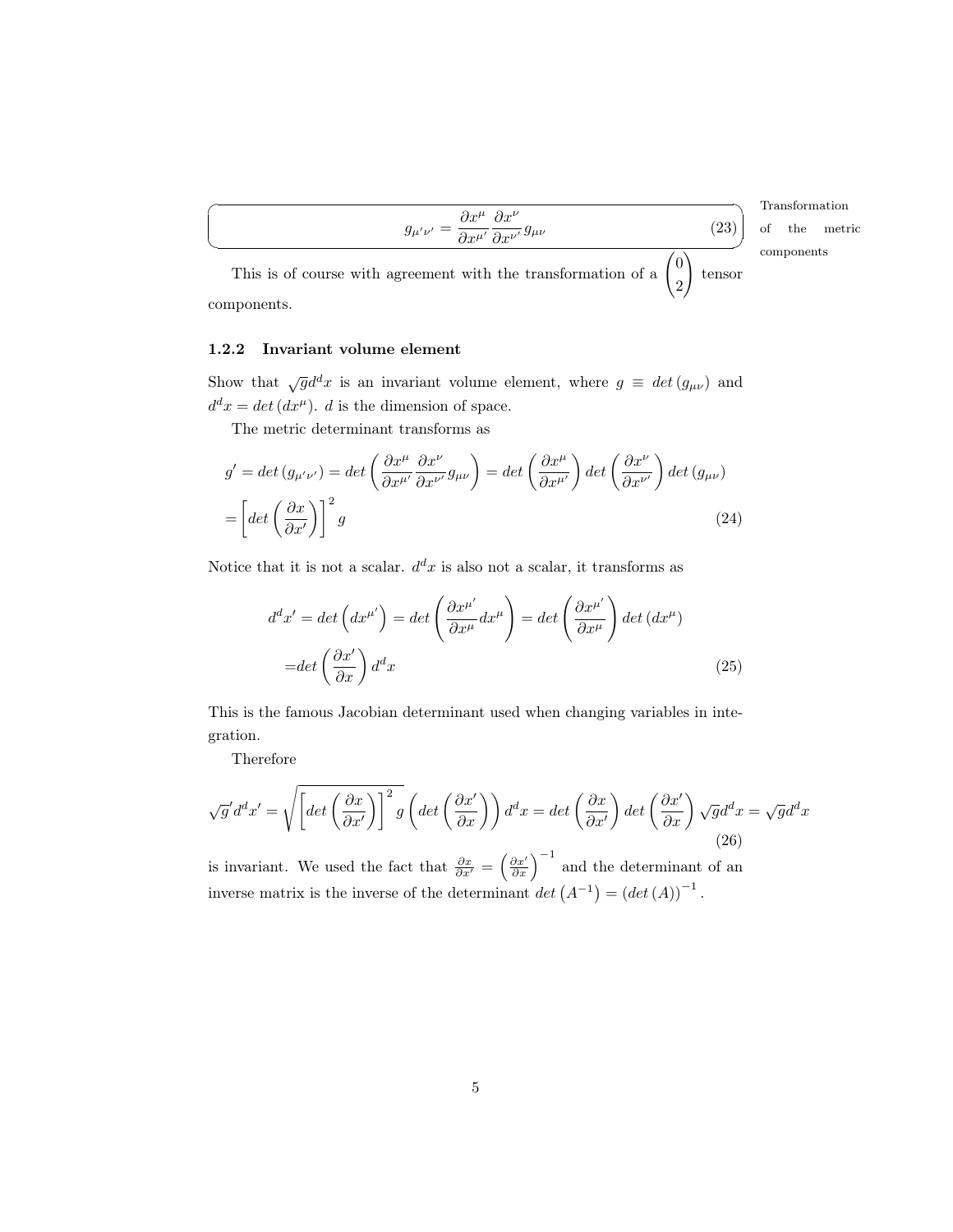### <span id="page-5-0"></span>1.2.3 Contraction is basis independent

For example, take a tensor  $T^{\mu}_{\ \nu\rho}$  and show that the contraction  $T^{\mu}_{\ \mu\rho}$  is basis independent, i.e., that  $T^{\mu'}_{\mu'\rho} = T^{\mu}_{\mu\rho}$ .

$$
T^{\mu'}_{\ \mu'\rho} = \frac{\partial x^{\mu'}}{\partial x^{\sigma}} \frac{\partial x^{\nu}}{\partial x^{\mu'}} T^{\sigma}_{\ \nu\rho} = \delta^{\nu}_{\sigma} T^{\sigma}_{\ \nu\rho} = T^{\sigma}_{\ \sigma\rho} \tag{27}
$$

Thus, the "contracted part" is a scalar, and overall  $T^{\mu}_{\mu\rho}$  is a covector.

### <span id="page-5-1"></span>2 Covariant Derivative

The  $\nu$  component of the covariant derivative of a vector field  $V$  in the direction of  $e_{\mu}$  is

$$
\nabla_{\mu}V^{\nu} = \frac{\partial V^{\nu}}{\partial x^{\mu}} + \Gamma^{\nu}_{\mu\rho}V^{\rho}
$$
\n(28)

The  $\nu$  component of the covariant derivative of a covector field  $\omega$  in the direction of  $e_\mu$  is

$$
\nabla_{\mu}\omega_{\nu} = \frac{\partial \omega_{\nu}}{\partial x^{\mu}} - \Gamma^{\rho}_{\mu\nu}\omega_{\rho}
$$
\n(29)

For the covariant derivative of a tensor field we add or subtract Christoffels for each index, plus for upper index and minus for lower index. For example,

$$
\nabla_{\mu}T^{\nu}_{\ \rho} = \frac{\partial T^{\nu}_{\ \rho}}{\partial x^{\mu}} + \Gamma^{\nu}_{\mu\sigma}T^{\sigma}_{\ \rho} - \Gamma^{\sigma}_{\mu\rho}T^{\nu}_{\ \sigma} \tag{30}
$$

$$
\nabla_{\mu} T_{\nu \rho} = \frac{\partial T_{\nu \rho}}{\partial x^{\mu}} - \Gamma^{\sigma}_{\mu \nu} T_{\sigma \rho} - \Gamma^{\sigma}_{\mu \rho} T_{\nu \sigma}
$$
(31)

$$
\nabla_{\mu}T^{\nu\rho} = \frac{\partial T^{\nu\rho}}{\partial x^{\mu}} + \Gamma^{\nu}_{\mu\sigma}T^{\sigma\rho} + \Gamma^{\rho}_{\mu\sigma}T^{\nu\sigma}
$$
(32)

### <span id="page-5-2"></span>2.1 Covariant Differentiation on a Sphere

The metric of a sphere in  $(\theta, \phi)$  coordinates is

$$
ds^2 = a^2 \left(d\theta^2 + \sin^2\theta d\phi^2\right) \tag{33}
$$

1. Calculate the four components of the tensor  $\nabla_i V^j$ , for the vector field V with components  $V^i = (0, 1)$ .

2. Calculate  $\nabla_{\theta} \nabla_{\phi} V^{\theta}$  and  $\nabla_{\phi} \nabla_{\theta} V^{\theta}$ . Does the covariant derivatives commute?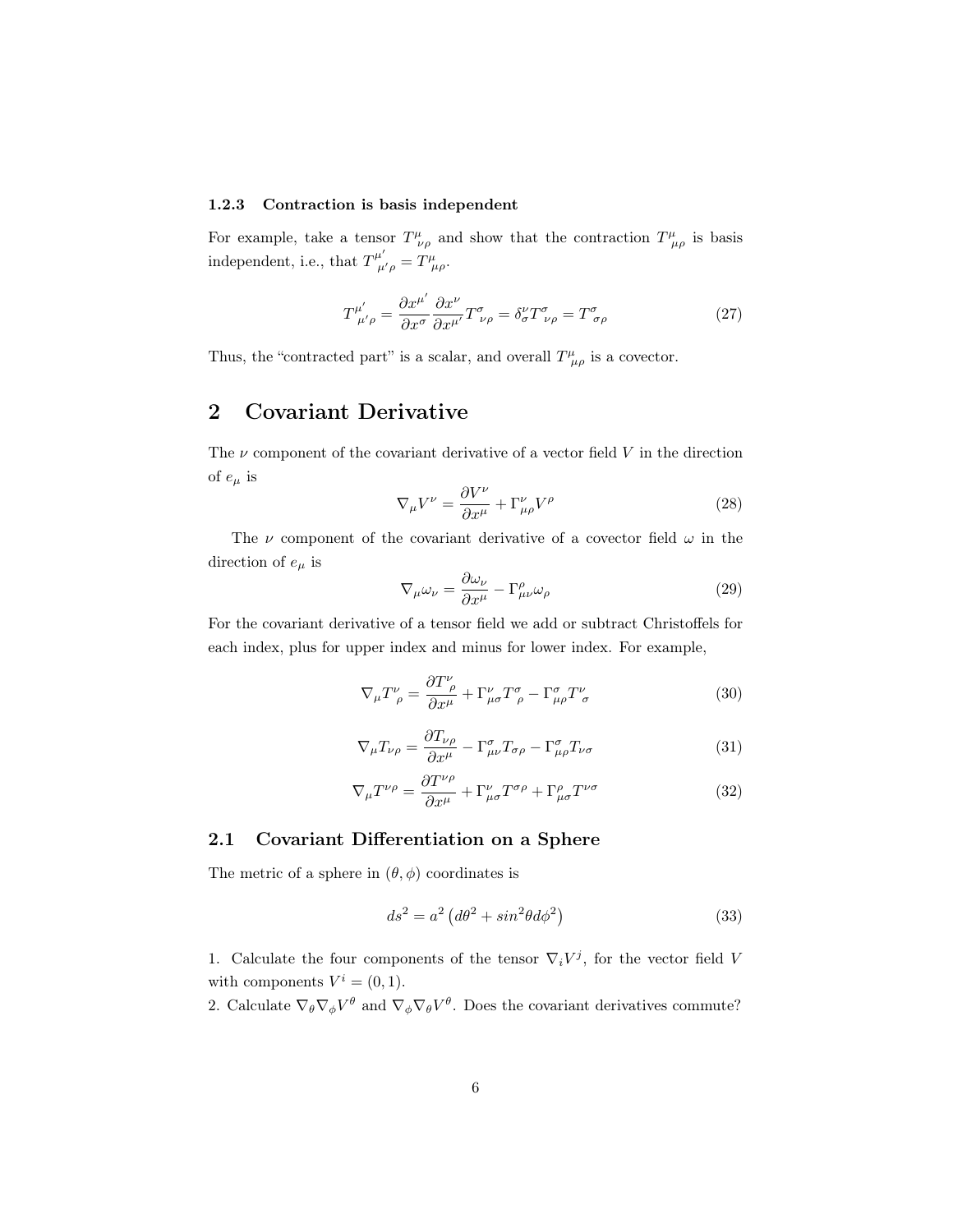### <span id="page-6-0"></span>2.1.1 First derivatives

We know the Christoffel symbols of the sphere. The non-vanishing ones are

$$
\Gamma^{\theta}_{\phi\phi} = -\sin\theta\cos\theta\tag{34}
$$

$$
\Gamma^{\phi}_{\phi\theta} = \frac{\cos\theta}{\sin\theta} \tag{35}
$$

The covariant derivative is

$$
\nabla_i V^j = \frac{\partial V^j}{\partial x^i} + \Gamma^j_{ik} V^k = \Gamma^j_{ik} V^k
$$
\n(36)

since  $\frac{\partial V^j}{\partial x^i} = 0$ . The four components are:

$$
\nabla_{\theta} V^{\theta} = \Gamma^{\theta}_{\theta k} V^{k} = 0 \tag{37}
$$

since all  $\Gamma^{\theta}_{\theta k} = 0$ .

$$
\nabla_{\theta} V^{\phi} = \Gamma^{\phi}_{\theta k} V^{k} = \Gamma^{\phi}_{\theta \phi} V^{\phi} = \frac{\cos \theta}{\sin \theta}
$$
 (38)

since  $\Gamma^{\phi}_{\theta k} \neq 0$  only for  $k = \phi$  and  $V^{\phi} = 1$ .

$$
\nabla_{\phi} V^{\theta} = \Gamma^{\theta}_{\phi k} V^{k} = \Gamma^{\theta}_{\phi \phi} V^{\phi} = -\sin \theta \cos \theta
$$
 (39)

since  $\Gamma^{\theta}_{\phi k} \neq 0$  only for  $k = \phi$  and  $V^{\phi} = 1$ .

$$
\nabla_{\phi} V^{\phi} = \Gamma^{\phi}_{\phi k} V^{k} = \Gamma^{\phi}_{\phi \theta} V^{\theta} = 0
$$
\n(40)

since  $\Gamma^{\phi}_{\phi k} \neq 0$  only for  $k = \theta$  and  $V^{\theta} = 0$ .

### <span id="page-6-1"></span>2.1.2 Second derivatives

$$
\nabla_{\theta} \nabla_{\phi} V^{\theta} = \frac{\partial}{\partial \theta} \left( \nabla_{\phi} V^{\theta} \right) + \Gamma^{\theta}_{\theta k} \nabla_{\phi} V^{k} - \Gamma^k_{\theta \phi} \nabla_{k} V^{\theta}
$$
  
\n
$$
= \frac{\partial}{\partial \theta} \left( -\sin \theta \cos \theta \right) + 0 - \Gamma^{\phi}_{\theta \phi} \nabla_{\phi} V^{\theta}
$$
  
\n
$$
= -\cos^{2} \theta + \sin^{2} \theta - \frac{\cos \theta}{\sin \theta} \left( -\sin \theta \cos \theta \right) = \sin^{2} \theta
$$
 (41)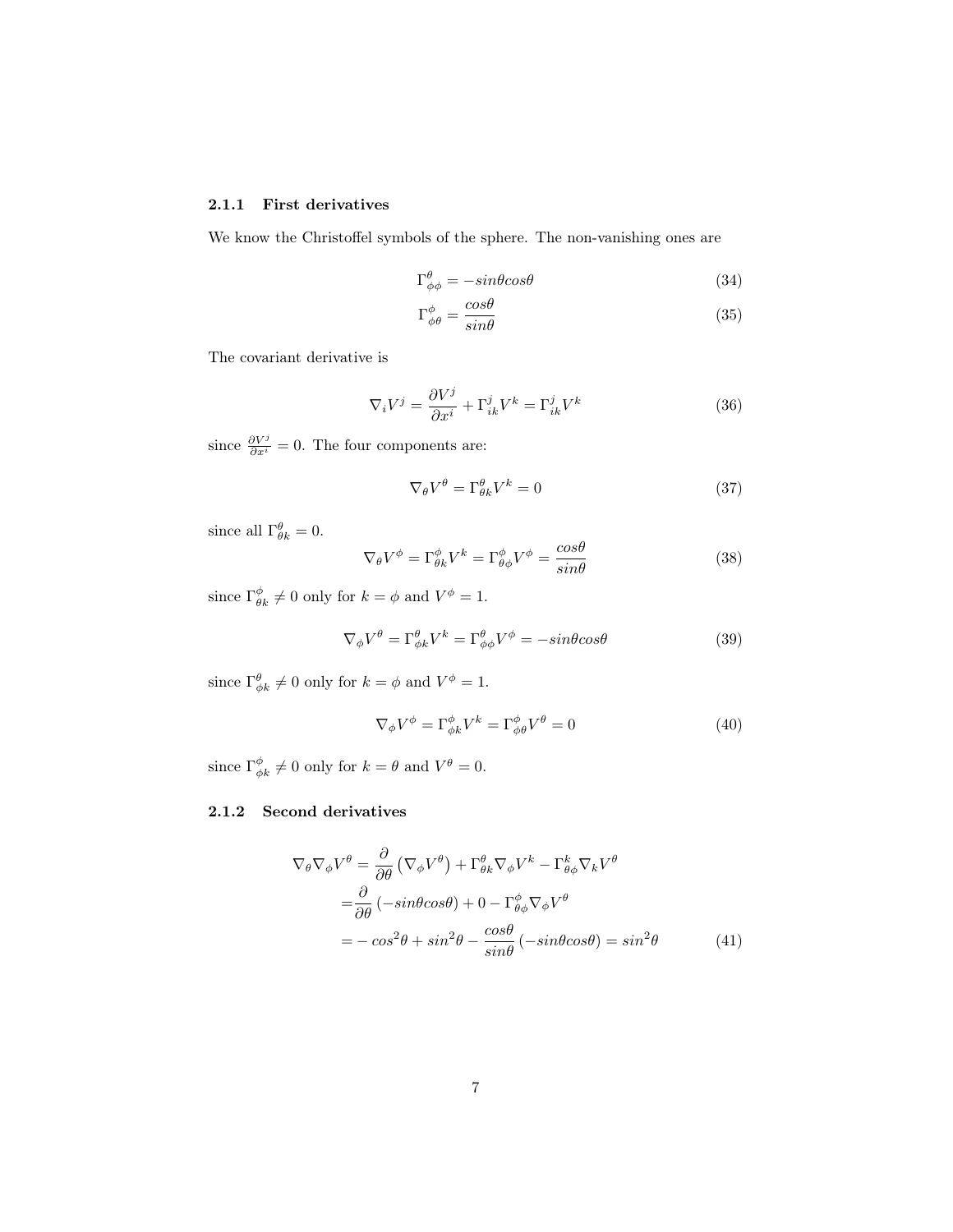$$
\nabla_{\phi} \nabla_{\theta} V^{\theta} = \frac{\partial}{\partial \phi} \left( \nabla_{\theta} V^{\theta} \right) + \Gamma^{\theta}_{\phi k} \nabla_{\theta} V^{k} - \Gamma^k_{\phi \theta} \nabla_{k} V^{\theta}
$$

$$
= \Gamma^{\theta}_{\phi \phi} \nabla_{\theta} V^{\phi} - \Gamma^{\phi}_{\phi \theta} \nabla_{\phi} V^{\theta}
$$

$$
= -\sin\theta \cos\theta \frac{\cos\theta}{\sin\theta} - \frac{\cos\theta}{\sin\theta} \left( -\sin\theta \cos\theta \right) = 0 \tag{42}
$$

So,

☛

 $\searrow$ 

$$
\left(\nabla_{\theta}\nabla_{\phi} - \nabla_{\phi}\nabla_{\theta}\right)V^{\theta} \neq 0\tag{43}
$$

### <span id="page-7-0"></span>2.2 Metric Compatibility

The "straightest lines", i.e., trajectories of zero covariant acceleration at any point along the curve, are determined by the covariant derivative. They satisfy the equation

<span id="page-7-1"></span>
$$
\frac{d^2x^{\rho}}{d\tau^2} + \Gamma^{\rho}_{\mu\nu}\frac{dx^{\mu}}{d\tau}\frac{dx^{\nu}}{d\tau} = 0
$$
\n(44)

The "shortest lines", i.e., curves that extermizes the length functional, are determined by the metric. They satisfy the equation

<span id="page-7-2"></span>
$$
\frac{d^2x^{\rho}}{d\tau^2} + \left[\frac{1}{2}g^{\rho\sigma} \left(\partial_{\mu}g_{\nu\sigma} + \partial_{\nu}g_{\mu\sigma} - \partial_{\sigma}g_{\mu\nu}\right)\right] \frac{dx^{\mu}}{d\tau} \frac{dx^{\nu}}{d\tau} = 0 \tag{45}
$$

Demanding that the "straightest lines" and the "shortest lines" coincide, means that [\(44\)](#page-7-1) and [\(45\)](#page-7-2) are the same equation, called the geodesic equation. It happens when the Christoffels are given by the metric as

<span id="page-7-3"></span>
$$
\Gamma^{\rho}_{\mu\nu} = \frac{1}{2} g^{\rho\sigma} \left( \partial_{\mu} g_{\nu\sigma} + \partial_{\nu} g_{\mu\sigma} - \partial_{\sigma} g_{\mu\nu} \right) \tag{46}
$$

In this case we say that the covariant derivative is compatible with the metric. Show that from [\(46\)](#page-7-3) it follows that the metric is covariantly constant

<span id="page-7-4"></span>
$$
\nabla_{\rho}g_{\mu\nu} = 0 \tag{47}
$$

✠

Notice that [\(47\)](#page-7-4) is a third rank tensor equation, so it is zero in any basis. Equation [\(47\)](#page-7-4) is called metric compatibility.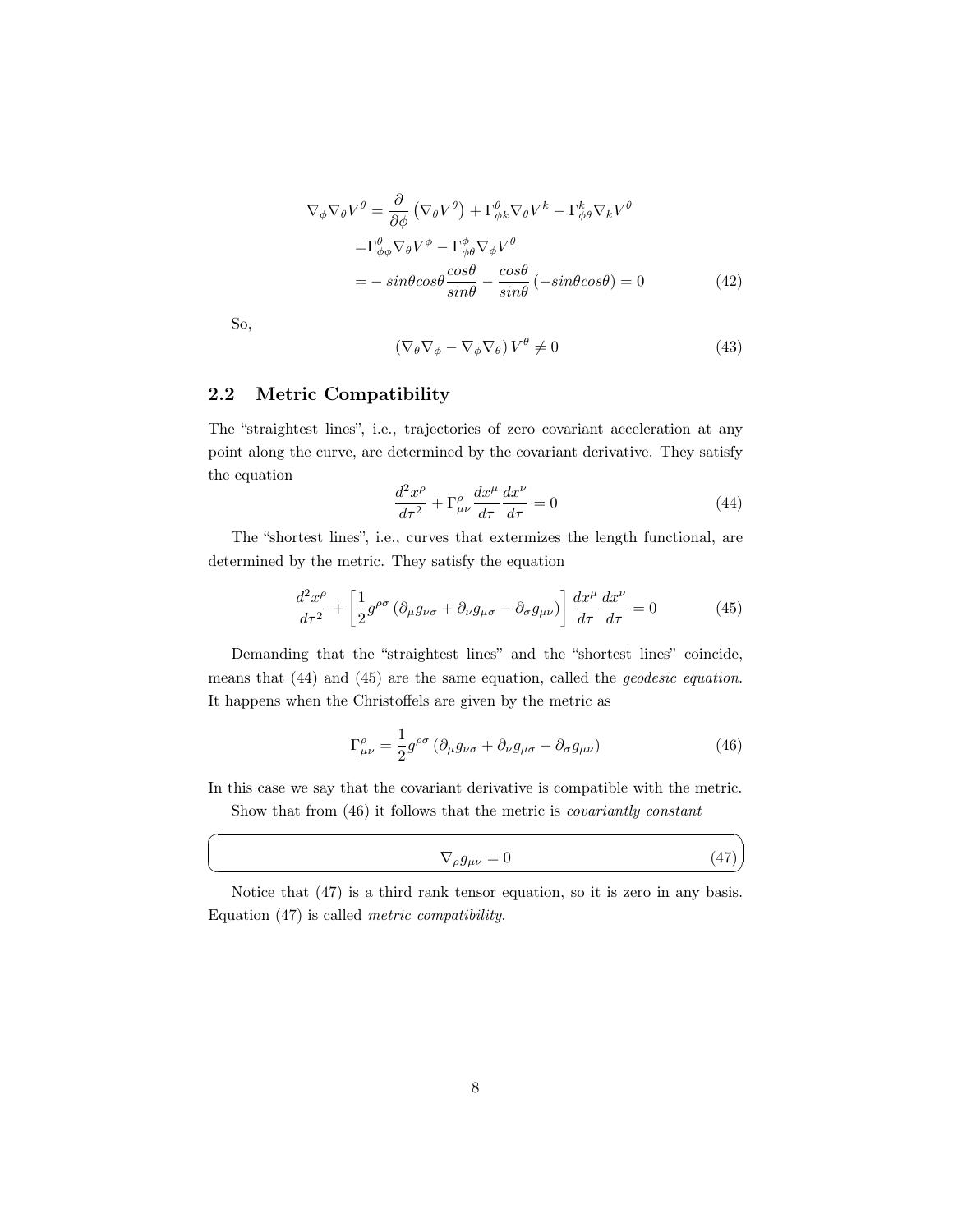$$
\nabla_{\rho}g_{\mu\nu} = \partial_{\rho}g_{\mu\nu} - \Gamma^{\sigma}_{\rho\mu}g_{\sigma\nu} - \Gamma^{\sigma}_{\rho\nu}g_{\mu\sigma}
$$
  
\n
$$
= \partial_{\rho}g_{\mu\nu} - \frac{1}{2}g^{\sigma\lambda} (\partial_{\rho}g_{\mu\lambda} + \partial_{\mu}g_{\rho\lambda} - \partial_{\lambda}g_{\rho\mu})g_{\sigma\nu} - \frac{1}{2}g^{\sigma\lambda} (\partial_{\rho}g_{\nu\lambda} + \partial_{\nu}g_{\rho\lambda} - \partial_{\lambda}g_{\rho\nu})g_{\mu\sigma}
$$
  
\n
$$
= \partial_{\rho}g_{\mu\nu} - \frac{1}{2}\delta^{\lambda}_{\nu} (\partial_{\rho}g_{\mu\lambda} + \partial_{\mu}g_{\rho\lambda} - \partial_{\lambda}g_{\rho\mu}) - \frac{1}{2}\delta^{\lambda}_{\mu} (\partial_{\rho}g_{\nu\lambda} + \partial_{\nu}g_{\rho\lambda} - \partial_{\lambda}g_{\rho\nu})
$$
  
\n
$$
= \partial_{\rho}g_{\mu\nu} - \frac{1}{2} (\partial_{\rho}g_{\mu\nu} + \partial_{\mu}g_{\rho\nu} - \partial_{\nu}g_{\rho\mu}) - \frac{1}{2} (\partial_{\rho}g_{\nu\mu} + \partial_{\nu}g_{\rho\mu} - \partial_{\mu}g_{\rho\nu})
$$
  
\n
$$
= 0
$$
\n(48)

Geometrically, it follows that the dot product (angle) of two vectors that are parallely transported along a curve remains the same.

### <span id="page-8-0"></span>2.3 Gradient, Divergence and Laplacian

1. Write down the components of gradient of a function  $f$  as a contravariant vector  $\nabla^{\mu} f$ .

2. Show that

<span id="page-8-2"></span>
$$
\Gamma^{\rho}_{\rho\mu} = \frac{1}{\sqrt{g}} \partial_{\mu} \sqrt{g} \tag{49}
$$

3. Show that the (covariant) divergence of a vector field  $V$  is given by

$$
div V = \nabla_{\mu} V^{\mu} = \frac{1}{\sqrt{g}} \partial_{\mu} \left( \sqrt{g} V^{\mu} \right)
$$
 (50)

4. Show that the (covariant) Laplacian of a function  $f$  is given by

$$
\nabla^2 f \equiv \nabla_\mu \nabla^\mu f = \frac{1}{\sqrt{g}} \partial_\mu \left( \sqrt{g} g^{\mu\nu} \partial_\nu f \right) \tag{51}
$$

### <span id="page-8-1"></span>2.3.1 Gradient

☛

 $\searrow$ 

The covariant derivative acts on a function like a partial derivative.

<span id="page-8-3"></span>
$$
\nabla_{\mu}f = \partial_{\mu}f \tag{52}
$$

Raise the index with the metric

$$
\nabla^{\mu} f = g^{\mu\nu} \partial_{\nu} f \qquad (53)
$$
 Contravariant  
gradient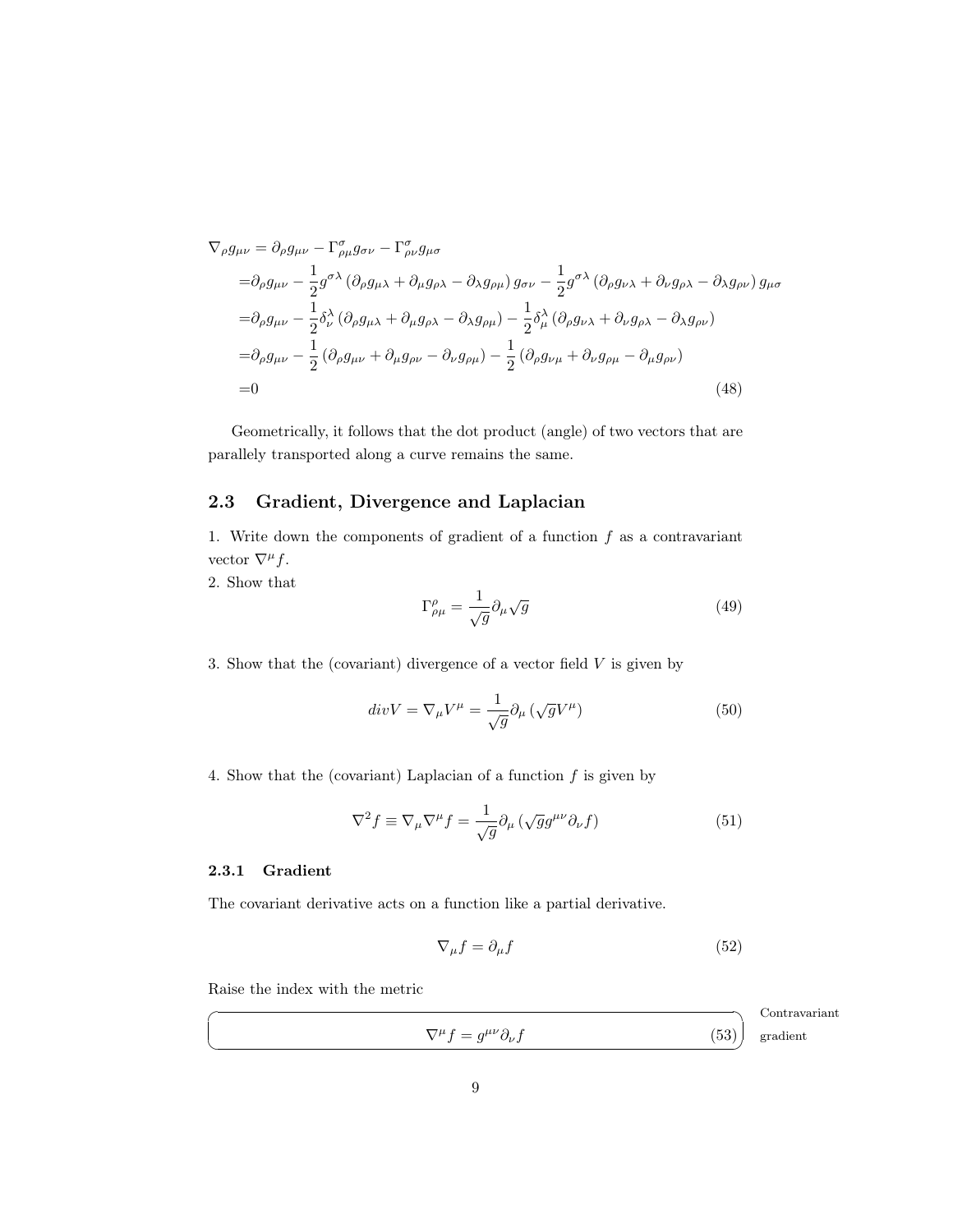### <span id="page-9-0"></span>2.3.2 Contracted Christoffel

Start with the left hand side of [\(49\)](#page-8-2).

<span id="page-9-2"></span>
$$
\Gamma^{\rho}_{\rho\mu} = \frac{1}{2} g^{\rho\sigma} \left( \partial_{\rho} g_{\mu\sigma} + \partial_{\mu} g_{\rho\sigma} - \partial_{\sigma} g_{\rho\mu} \right) = \frac{1}{2} g^{\rho\sigma} \partial_{\mu} g_{\rho\sigma}
$$
(54)

The first and last term are the same and cancel, since both are contracted as  $g^{\alpha\beta}\partial_{\alpha}g_{\beta\mu}$  (the metric is symmetric).

To unravel the right hand side of [\(49\)](#page-8-2) we need to differentiate the metric determinant g. Recall that for ordinary numbers the logarithm function satisfies that the logarithm of a product equals the sum of the logs, i.e.,

<span id="page-9-1"></span>
$$
ln (ab) = ln (a) + ln (b)
$$
\n
$$
(55)
$$

A generalization exists for matrices, where the product in [\(55\)](#page-9-1) is replaced by the determinant of the matrix (the product of its eigenvalues), and the sum in [\(55\)](#page-9-1) is replaced by the trace of the matrix (the sum of its eigenvalues). For a matrix A

$$
ln (det A) = Tr (ln A)
$$
\n(56)

Differentiate

$$
\frac{1}{\det A} \partial_{\mu} (\det A) = Tr (A^{-1} \partial_{\mu} A) \tag{57}
$$

For the metric  $g_{\mu\nu}$ , its inverse  $g^{\mu\nu}$ , and its determinant g we have

$$
\frac{1}{g}\partial_{\mu}g = g^{\rho\sigma}\partial_{\mu}g_{\rho\sigma} \tag{58}
$$

where we used one contraction as the matrix multiplication and second contraction as the trace.

Now with the square root

<span id="page-9-4"></span><span id="page-9-3"></span>
$$
\frac{1}{\sqrt{g}}\partial_{\mu}\sqrt{g} = \frac{1}{\sqrt{g}}\frac{1}{2\sqrt{g}}\partial_{\mu}g = \frac{1}{2}\frac{1}{g}\partial_{\mu}g = \frac{1}{2}g^{\rho\sigma}\partial_{\mu}g_{\rho\sigma}
$$
(59)

Since [\(54\)](#page-9-2) and [\(59\)](#page-9-3) equal the same thing, we have

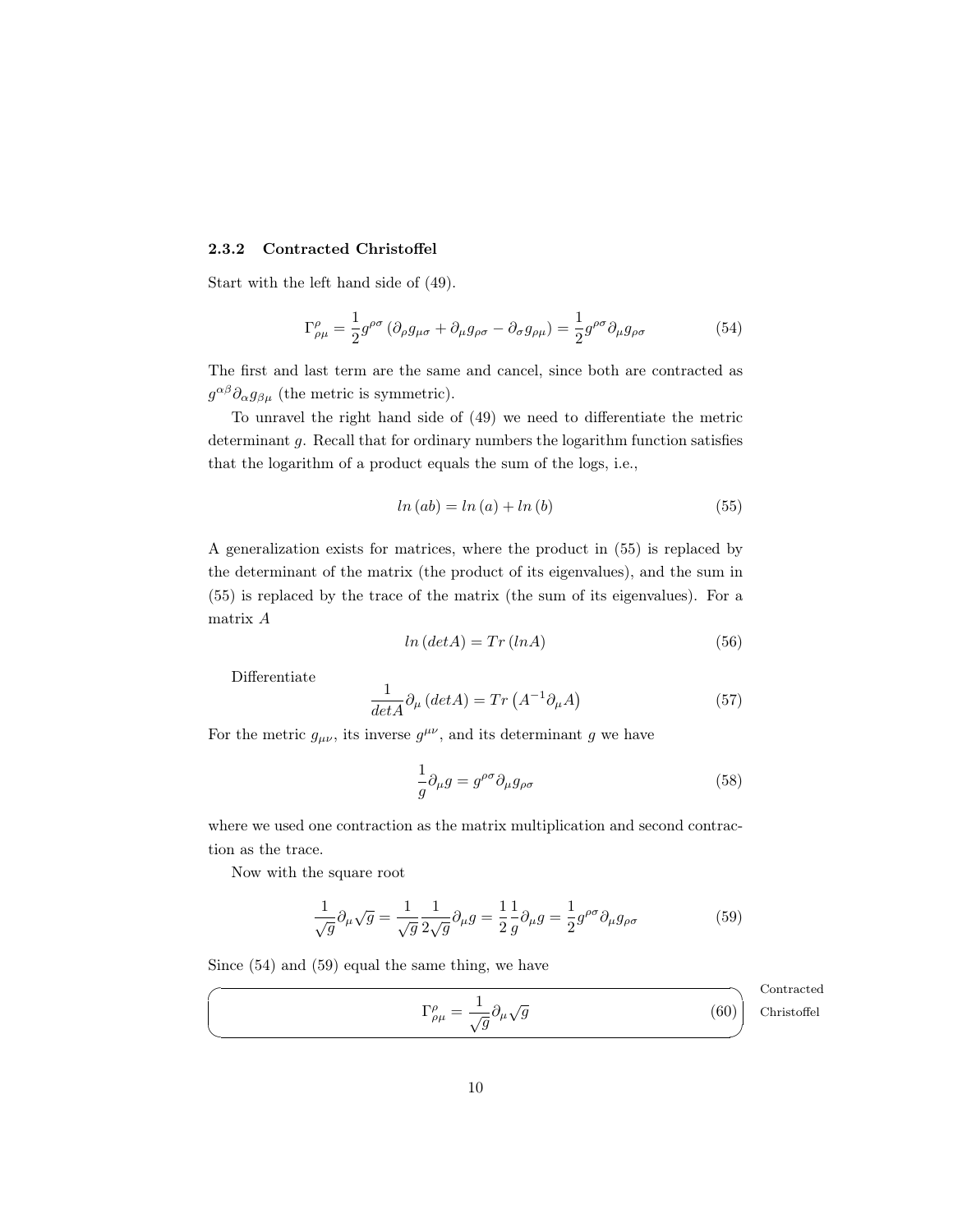### <span id="page-10-0"></span>2.3.3 Divergence

Now we can use [\(60\)](#page-9-4) to write the divergence.

<span id="page-10-3"></span>
$$
\nabla_{\mu}V^{\mu} = \partial_{\mu}V^{\mu} + \Gamma^{\mu}_{\mu\nu}V^{\nu}
$$
  
=  $\partial_{\mu}V^{\mu} + \frac{1}{\sqrt{g}} (\partial_{\nu}\sqrt{g})V^{\nu} = \partial_{\mu}V^{\mu} + \frac{1}{\sqrt{g}} (\partial_{\mu}\sqrt{g})V^{\mu}$  (61)

By the product rule for derivative we get

$$
\nabla_{\mu}V^{\mu} = \frac{1}{\sqrt{g}} \partial_{\mu} (\sqrt{g}V^{\mu})
$$
 Divergence of a vector field

<span id="page-10-1"></span>2.3.4 Laplacian

 $\overline{\phantom{0}}$ 

The Laplacian is just the divergence of the gradient. Use [\(53\)](#page-8-3) and [\(62\)](#page-10-3)

$$
\nabla_{\mu}\nabla^{\mu}f = \nabla_{\mu}\left(g^{\mu\nu}\partial_{\nu}f\right) = \frac{1}{\sqrt{g}}\partial_{\mu}\left(\sqrt{g}g^{\mu\nu}\partial_{\nu}f\right)
$$
(63)

<span id="page-10-4"></span> $\nabla_{\mu}\nabla^{\mu}f = \frac{1}{\sqrt{g}}\partial_{\mu}(\sqrt{g}g^{\mu\nu}\partial_{\nu}f)$ (64)

Laplacian of a function

✍ Notice that in flat space in Cartesian coordinates, where  $g_{ij} = \delta_{ij}$  and  $\Gamma_{ij}^k = 0$ (so the covariant derivative reduces to the partial derivative), both sides of [\(53\)](#page-8-3),[\(62\)](#page-10-3) and [\(64\)](#page-10-4) reduce to the familiar standard expressions.

### <span id="page-10-2"></span>2.4 Killing's Equation

Suppose the metric does not depend on  $x<sup>1</sup>$ . Then, there is a Killing vector field

<span id="page-10-6"></span>
$$
\xi^{\mu} = (0, 1, 0, 0) \tag{65}
$$

Show that

 $\overline{C}$ 

 $\searrow$ 

<span id="page-10-5"></span> $\nabla_{\mu}\xi_{\nu} + \nabla_{\nu}\xi_{\mu} = 0$ (66)

Killing's equation

Notice that in  $(66)$ ,  $\xi$  is the dual vector field, it has an index down, as opposed to the Killing vector field itself [\(65\)](#page-10-6). We can read [\(66\)](#page-10-5) as "the symmetric part of the second rank tensor  $\nabla_{\mu} \xi_{\nu}$  vanish". [\(66\)](#page-10-5) is called Killing's equation. Since it